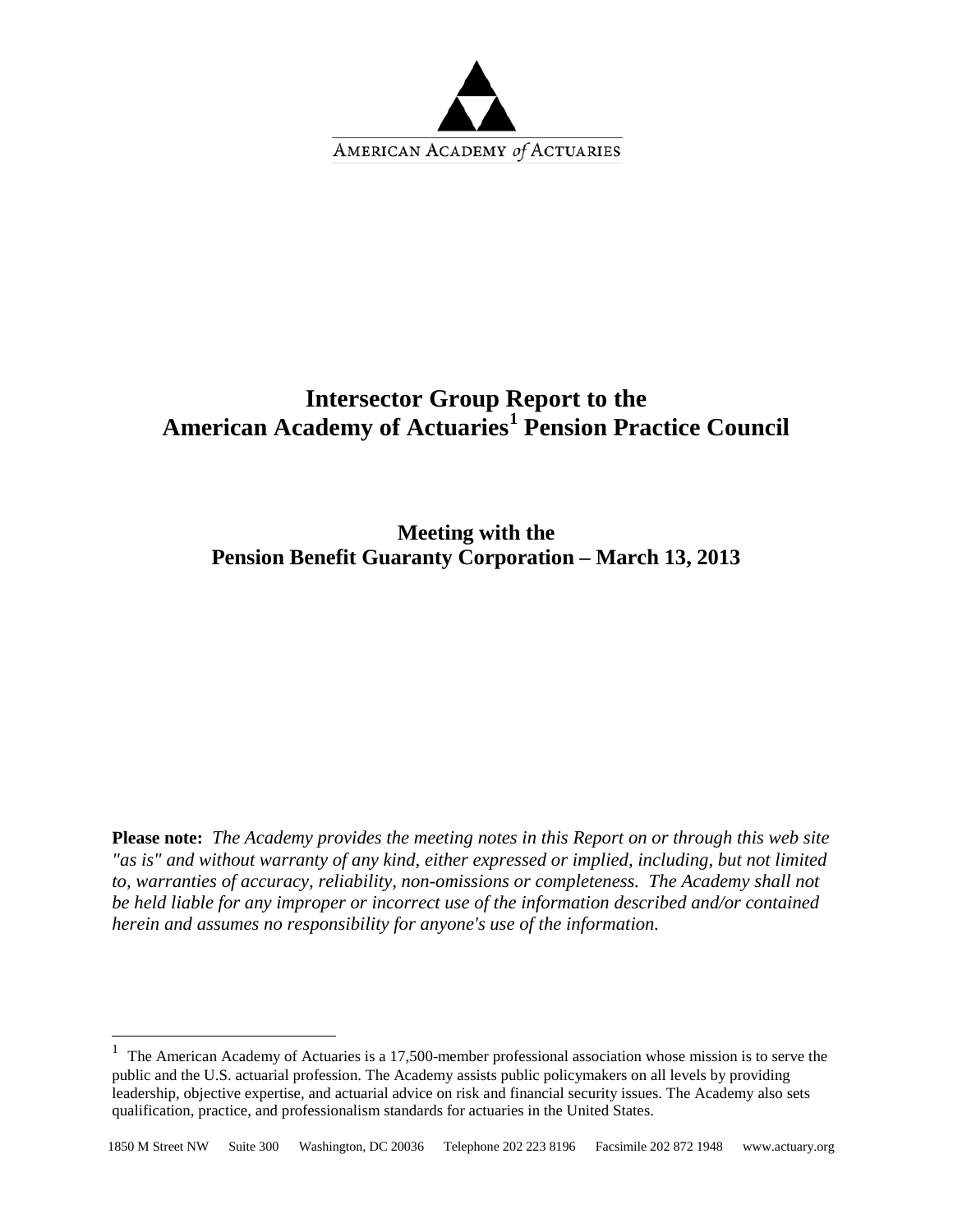## **Notes from Intersector Meeting with PBGC Wednesday March 13, 2013**

The Intersector Group is composed of two delegates from each of the following actuarial organizations: American Academy of Actuaries, Society of Actuaries, Conference of Consulting Actuaries, and ASPPA College of Pension Actuaries. Twice a year the Intersector Group meets with representatives of the Pension Benefit Guaranty Corporation (PBGC) to dialogue with them on regulatory and other issues affecting pension practice. Attending from Intersector Group: Tom Finnegan, Don Fuerst, Alan Glickstein, Eli Greenblum, Judy Miller, Heidi Rackley, Larry Sher, and Sarah Wright. David Goldfarb, Academy staff member supporting the Intersector Group, also attended.

These meeting notes are not official statements of the PBGC and have not been reviewed by its representatives who attended the meetings. The notes merely reflect the Intersector Group's understanding of the current views of the PBGC representatives and do not represent the positions of the PBGC or of any other governmental agency and cannot be relied upon by any person for any purpose. Moreover, the PBGC has not in any way approved these notes or reviewed them to determine whether the statements herein are accurate or complete.

- 1. Proposed date for next meeting: September 11, 2013
- 2. Update from PBGC:

OMB has cleared the Reportable Events regulation, so it will be out soon. The goal is to "not bother those we (PBGC) don't need to bother."

The 4010 software and instructions have been updated for MAP-21. PBGC made a redline of instructions available as an experiment and asked if we found it helpful. We all agreed it was and suggested PBGC continue to provide redline of future updates to instructions.

3. What is your current policy under 4062e? We hear you are redoing settlements entered into by employers with good credit ratings. How are the settlements being changed? Are amounts already contributed to be used to offset minimum contributions or just suspending extra payments, as long as the employer maintains the high credit rating? Should a plan sponsor contact the PBGC if it has not heard from the PBGC? What are the criteria for being financially healthy?

**Response:** The November 2, 2012 news release had Q&As on the 4062(e) pilot project that address these questions. The first step in determining creditworthiness is that unsecured debt must be investment grade (Baa or higher from Moody's, BBB or higher from S&P). If neither agency has rated the debt, the appropriate threshold from Dun & Bradstreet will be used. However, if unsecured debt rating is ok, but there are signs of weakness such as pending transactions that would affect the rating, lack of ongoing operations, or lack of a significant ongoing US presence, the sponsor may not qualify.

For settlements already in place, PBGC has a "forbearance program" under which PBGC will monitor the continued creditworthiness of the company for the next five years and only take action to collect liability if concerns about creditworthiness arise. If a financially healthy employer has made additional contributions pursuant to an agreement with PBGC on account of a 4062(e) event, the contributions cannot be returned to the employer, but PBGC will agree to let the employer add the additional contributions to prefunding balance, and no security is required.

4. Have you entered into an agreement with the Social Security Administration (SSA) or anyone else to review PIMS and other modeling, as required by MAP-21? [We know that SSA is doing an RFI, but what are the plans for the actual review of PIMS and ME-PIMS?]

**Response:** No. SSA is taking a very strict view of the independence requirement. PBGC has had some input on the RFI, but that is all. The Pension Research Council (PRC) is a possibility. However, the upcoming PRC meeting discussing PIMS is not intended to be the review required by MAP-21. An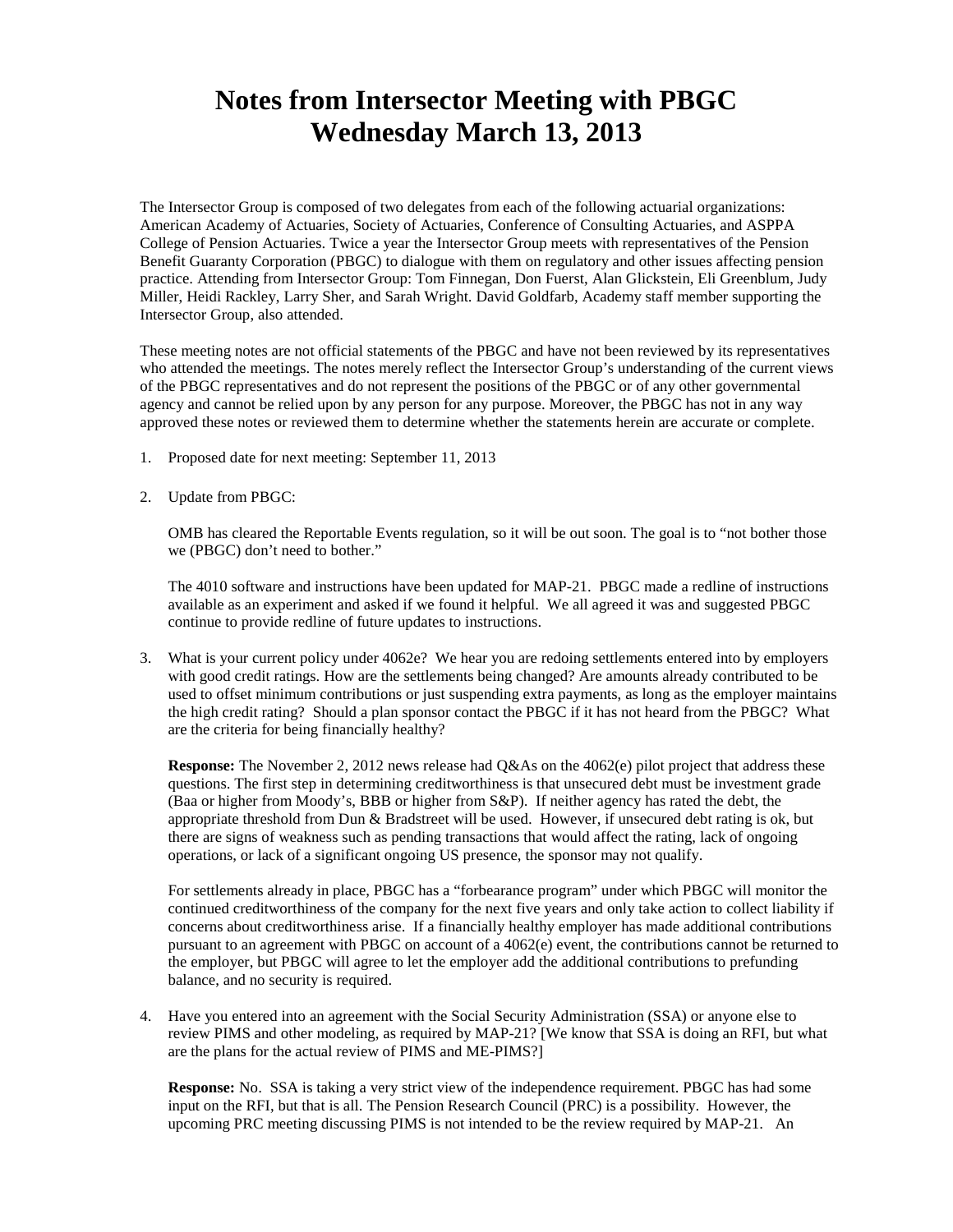Notes from Intersector Meeting with PBGC March 13, 2013 Page 2

actuarial firm had previously conducted a review of the multiemployer portion of the system that addressed both assumptions and the program, and raised some concerns before the GAO report came out. Concerns included removing the cap on contribution increases, recognizing declining membership, increasing the percentage of withdrawal liability collected to reflect actual experience, and modeling the "reasonable measures" adopted by plans in critical status. However, that review is not "independent" because PBGC contracts with the actuarial firm for other services.

5. MAP-21 requires PBGC to establish in essence an independent Ombudsman to deal with participant and employer issues. The actuarial profession might have some recommendations as to the capabilities of such person. Are you still looking?

**Response:** Yes. Leslie Kramerich, Deputy Chief Policy Officer, is coordinating the search, and would welcome input on qualifications.

6. For plans using MAP-21 stabilized segment rates for 2012 minimum funding calculations, how is the \$50 million threshold for sending the annual funding notice to PBGC determined? Should we continue to compare items 2a and 3 in the model funding notice FTAP table (which would be using stabilized rates)?

**Response:** Yes. This is DOL's territory, but funding target is funding target using stabilized rates unless specified otherwise, and there is no specification that this be determined without stabilized rates.

- 7. Questions on 4010 filings:
	- a. Because of a short plan year, a plan may have two years ending within the sponsor's 4010 information year. In some cases, the end of the contribution grace period for the first year ending in the information year may be after the 4010 filing due date. For example, if a plan switches from an Oct 1 - Sept 30 plan year to a calendar plan year with a short year from Oct. 1 - Dec. 31, 2012; the grace period for the Oct. 1, 2011 - Sept. 30, 2012 plan year ends June 15, 2013 - two months after the 4010 filing for the 2012 calendar information year would be due. In determining the 4010 FTAP and 4010 funding shortfall at Oct. 1, 2012, should contributions for the plan year ending Sept. 30, 2012, that are expected to be made after the 4010 due date but by the end of the grace period be taken into account? Or should only contributions actually made by the 4010 due date be taken into account?

**Response:** The regulation is not clear, so there is no answer at this time. If it makes a difference as to whether or not a filing is required, call PBGC and ask the question. If it's a big deal, you might also want to request a waiver.

b. Plans considered in 4010 filing gateway tests: If a plan is ignored in the 80% gateway test (because it was merged with another controlled group plan during the year), is it also ignored in the \$15 million shortfall waiver determination? The \$15 million shortfall waiver refers to all plans maintained by the controlled group and does not include the "on the last day of the information year" qualifier that appears in the 80%-funded gateway test.

**Response:** The \$15 million shortfall exception was not intended as a loophole for large plans, but as a small plan exclusion. However, since the regulation does not specify the date, PBGC probably cannot force inclusion. PBGC is not concerned about plans that moved outside the controlled group during the year, but in this circumstance, PBGC recommends calling to discuss the situation.

- 8. Additional discussion items not on the agenda:
	- a. Second lump sum offerings. PBGC expressed concern about lump sums being offered to retirees in pay status and asked if any of the actuarial organizations were taking positions on this practice. The Intersector attendees were not aware of any organization taking a formal position.